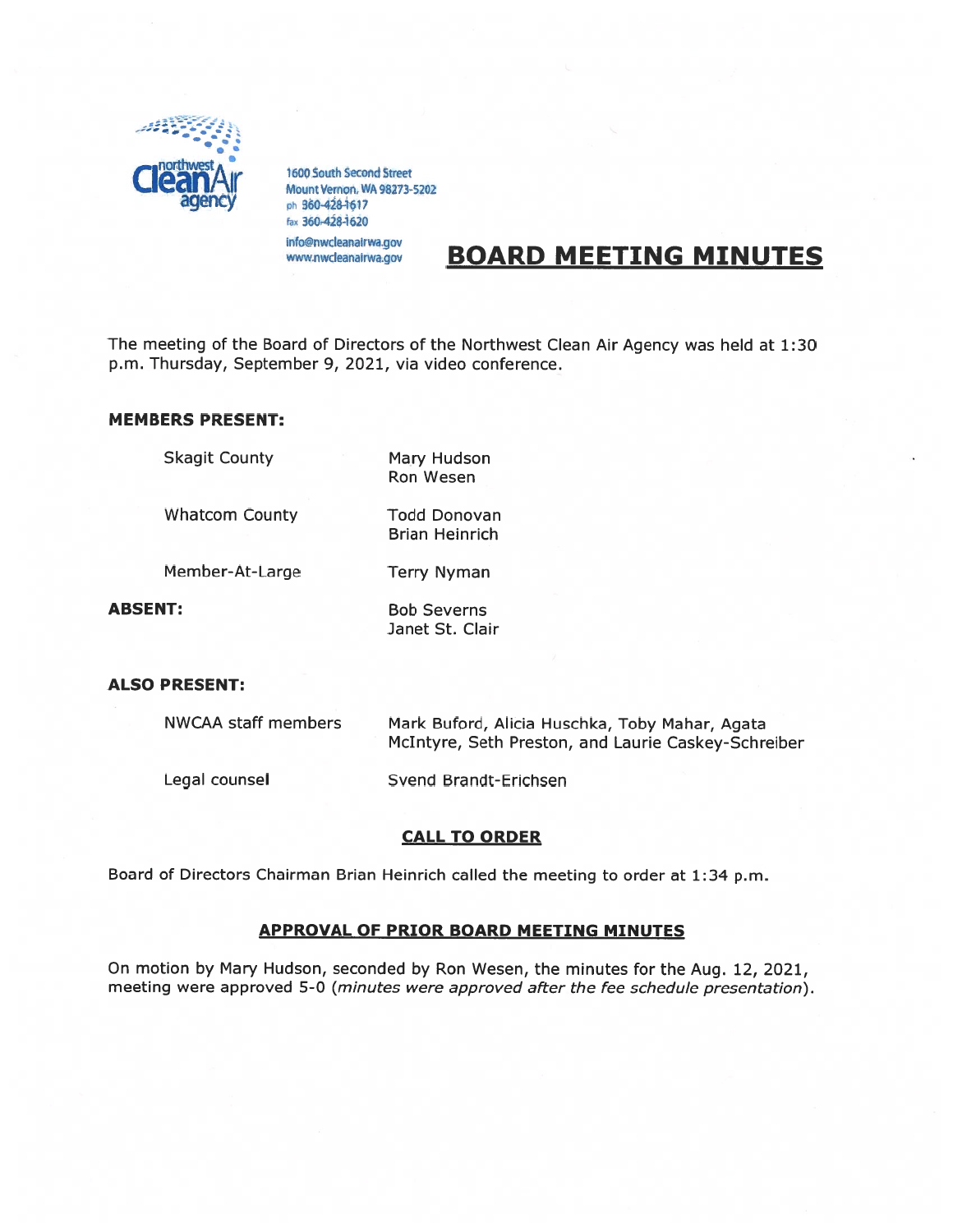# PRESENTATION

NWCAA Compliance Manager Toby Mahar presented an overview of some proposed registration fee schedule revisions.

The proposed changes would reduce fees from the current registration fee schedule for the following source types:

#### 1. Stand-Alone Stationary Emergency Engines

- a. Facilities registered only because of large emergency engines.
- b. Proposing "locking in" at lowest fee category (e.g., flat rate \$162 vs \$676 <sup>+</sup> \$232/ton emissions).
- c. Emissions beyond required testing and maintenance are <sup>a</sup> result of emergency power needed which can vary widely year-to-year and inspection and tracking is very basic for this equipment.

#### 2. Synthetic Minor (SM) Sources

- a. These are facilities that would otherwise be "major" and subject to the Air Operating Permit program excep<sup>t</sup> that they have enforceable limits that keep them below major emissions thresholds.
- b. Proposing <sup>a</sup> new fee category added to SM5, to apply to those with enforceable limits below 80% of major thresholds. Proposing 50% of current SM additional fee (e.g, \$1,405 vs. \$2,810).
- c. Four sources currently would qualify for this reduced SM fee.
- d. Reflects reduced administrative oversight. SMs having limits above 80% of the major threshold required NWCAA to repor<sup>t</sup> and monitor in accordance with additional EPA requirements.

# 3. Commercial Composting Facilities

- a. Currently eight facilities have been identified, all new to NWCAA registration this year.
- b. Proposing registration fees that also simplify recordkeeping and emissions reporting:
	- i. \$0.30 per wet ton of feedstock for uncontrolled operations.
	- ii. \$0.06 per wet ton feedstock for facilities implementing controls at 80% or better (8O% fee reduction).
- c. Five facilities implement controls (both large and small operations), and controls are readily available and straightforward; pile aeration and covers.
- d. Composting offsets other environmental impacts and often serve yar<sup>d</sup> waste collection programs.

Mahar explained that there will be <sup>a</sup> public comment period, public hearing, and then these changes will be presented to the Board for adoption. If the revisions are approved, they will go into effect in January 2022.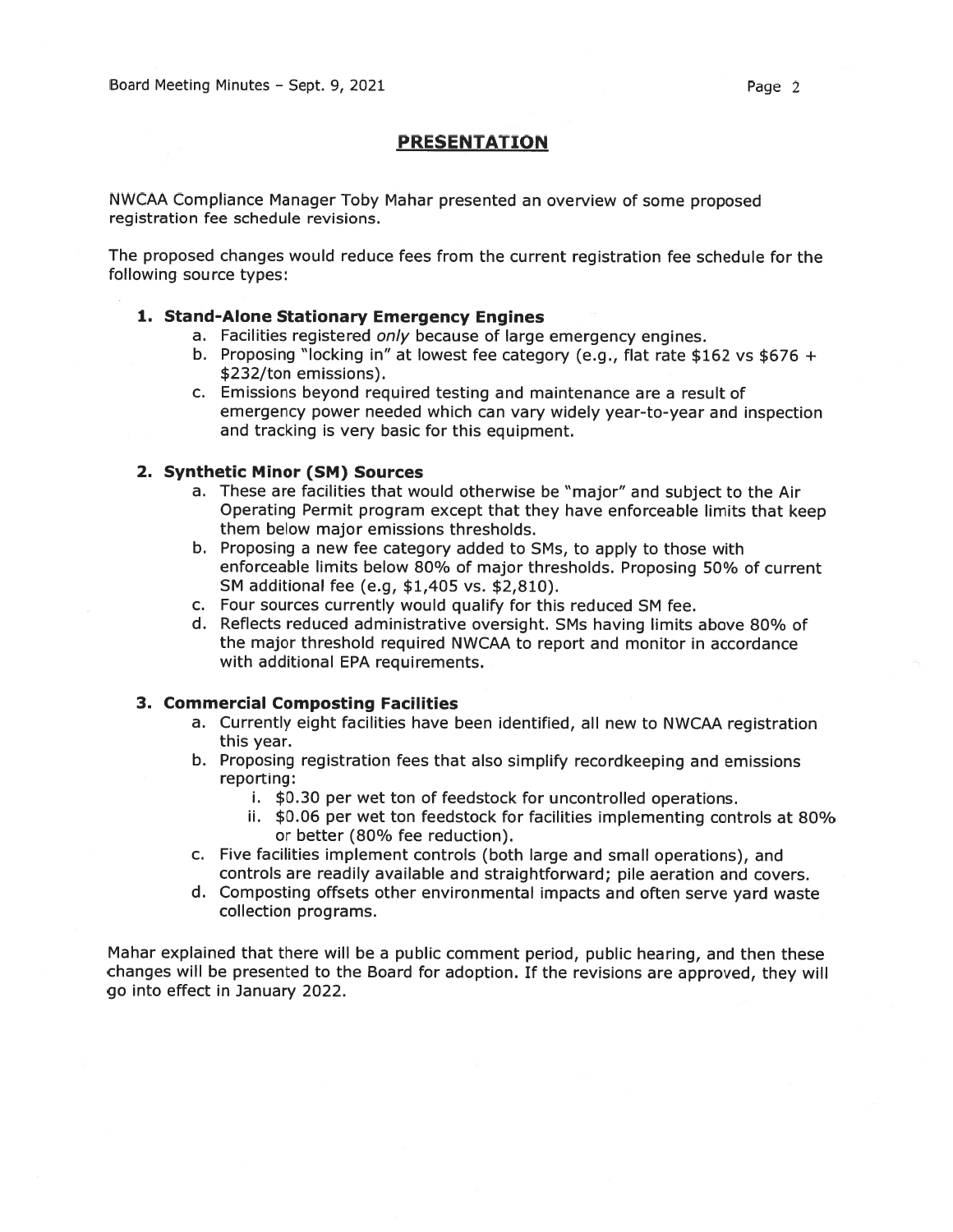#### ACTION ITEMS

#### Bills and claims

Board members discussed the bills and claims reports for August 2021. Todd Donovan made <sup>a</sup> motion to approve the August (\$368,331.18) <sup>2021</sup> bills and claims. Terry Nyman seconded the motion, and the Board approved the bills and claims 5-0.

#### STAFF REPORTS

### Director's report - Mark Buford

Buford reported to the Board on the following matters:

- Lately, Agency staff have been doing more indoor inspections, and have been noticing an increase in non-compliance at smaller facilities (auto-body shops, gas stations). Some of these problems are related to staff turnover at the facilities or new facility staff lacking knowledge of the requirements of their permit. We are generally able to ge<sup>t</sup> the facilities back into compliance, but inspections are taking longer and requiring more resources than pre-COVID days as we work with them and pursue appropriate enforcement and compliance assistance actions.
- • The Agency full re-opening for staff (not the public) has been pushed back until Jan. 3, 2022, due to the upswing of the Delta variant COVID virus. Employees are now allowed to work from the office on <sup>a</sup> voluntary basis, mask-less, with proof of vaccination. The majority of employees are still remotely working.
- • The Advisory Council met on August 26, 2021, and it was announced that John Wolpers from the Whatcom County Health Department had retired. The group supported replacing Wolpers' position with another staff member from the Whatcom County Health Department. Buford will bring forward that name for Board approva<sup>l</sup> once <sup>a</sup> replacement has been identified.
- • The Advisory Council also advocated that the Agency incorporate Environmental Justice goals and values in the NWCAA Strategic Plan, as soon as possible. Buford will work with <sup>a</sup> small sub-group to finesse the language for these revisions.
- • The Agency has an opportunity to partner with Whatcom County acquiring some meteorological equipment, which will be located at the Lummi Island ferry dock. They are seeking around \$5,000 and this would allow the Agency to gain valuable data to assist us with our forecasting efforts. Buford supports this project, as this would be <sup>a</sup> one-time cost, with limited maintenance obligations, and this would allow the Agency to add another location for air monitoring equipment if needed in the future.
- • The Agency received <sup>a</sup> \$260,000 gran<sup>t</sup> from the Washington State Department of Ecology for the Columbia Valley woodstove replacement project. With these funds they can replace woodstoves with new woodstoves and ductless heat pumps. Buford will prioritize and strive to purchase new stoves that are listed on the Alaska list of compliant wood stoves. Stoves on that list have passed more rigorous scrutiny as to their compliance with EPA 2020 emission standards. The Agency will work with the Opportunity Council to implement these change-outs over the next two years.